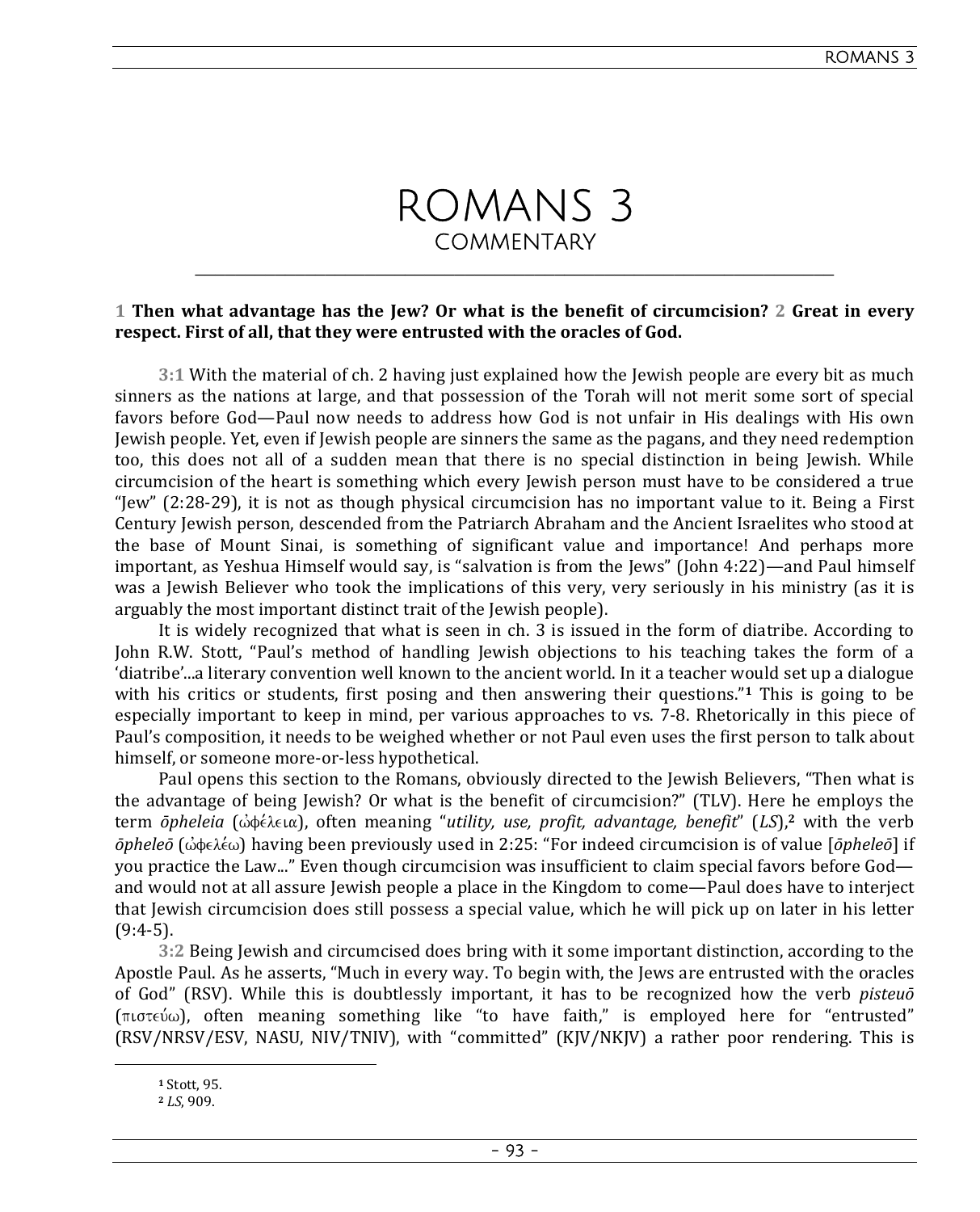because, as James R. Edwards explains, "Paul does not say...that God *gave* his words to Israel, but that God *entrusted* them to Israel. This shifts the emphasis from ownership to stewardship, from possession of the law to responsibility to it."**3** He points readers' attention to the Isaiah 49:6**4** mandate of Israel being a light to the world.

What did Paul specifically intend by saying that Ancient Israel and the First Century Jewish community were entrusted with "the oracles of God," *ta logia to Theou* (τὰ λόγια τοῦ θεοῦ)? *TDNT* asserts, "In Rom. 3:2 the divine *lógia* are specifically but not exclusively God's promises to Israel,"**5** and this could involve any number of things, mainly involving God formally delivering the Torah to Ancient Israel (Deuteronomy 4:8; 5:22-27; Psalm 147:20; Acts 7:38). While certainly including His Instruction, "the oracles of God" may also be viewed as the anticipation announced by the Prophets of a Messiah to come, and was something to surely affect the world at large. In the estimation of C.E.B. Cranfield,

"It is perhaps best...to take it in the widest sense. The Jews have been given God's authentic selfrevelation in trust to treasure it and to attest and declare it to all mankind. The gospel events and all the *Heilsgeschichte* [Ger. 'salvation history'] which preceded them and attested them beforehand took place...in the midst of the people. They alone have been the recipients on behalf of mankind of God's message to mankind."**<sup>6</sup>**

It cannot go overlooked how *logia* can also involve various supernatural utterances (Numbers 24:16, LXX; 1 Peter 4:11). With this in mind, while many readers of v. 2 assume things like *ta logia tou Theou* involving the Tanach Scriptures, the singular term *logos* (λόγος) has a wide variety of applications, including things that are "chiefly oral" (*BDAG*).**7** What if Paul has actually included in his statements of Romans 3:1-2, that the Jewish people—in addition to obviously being entrusted with the Instruction and Messianic promises of God—were also granted the *oral explanations* of how much of God's Instruction is to be properly followed? Many of these traditional explanations could have made their way into Jewish literature like the Mishnah, Tosefta, Talmud, Midrashim, and even Dead Sea Scrolls—which Bible scholars today generally all consult as containing important background material, as at least historical witnesses to ancient opinions.

We see later in on Romans 9:3-4, how Paul speaks of "my kinsmen according to the flesh, who are Israelites, to whom belongs the adoption as sons, and the glory and the covenants and the giving of the Law and **the** *temple* **service** and the promises." The term *latreia*  $(\lambda \alpha \tau) e^{i \alpha}$  largely relates to cultic worship.**8** Historically speaking, the Synagogue has certainly preserved many traditional liturgies, hymns, and psalms (not necessarily present in the Book of Psalms) originally used in Temple worship that have made their way into the *siddur* (rwds) or prayer book.**<sup>9</sup>**

Taken together, the Jewish people have historically been given the responsibility of preserving the protocol of proper worship and mainline Torah *halachah*. Yeshua Himself actually bid His disciples to follow the lead of the Pharisees (Matthew 23:1-2), even though He did warn them about some of the

**<sup>3</sup>** Edwards, 83.

**<sup>4</sup>** "He says, 'It is too small a thing that You should be My Servant to raise up the tribes of Jacob and to restore the preserved ones of Israel; I will also make You a light of the nations so that My salvation may reach to the end of the earth'" (Isaiah 49:6).

**<sup>5</sup>** G. Kittel, "*lógion*," in *TDNT*, 515.

**<sup>6</sup>** Cranfield, *Romans 1-8*, 179.

**<sup>7</sup>** *BDAG*, 599.

**<sup>8</sup>** Cf. Ibid., 587.

**<sup>9</sup>** The valid statements of Daniel C. Juster, *Growing to Maturity* (Denver: The Union of Messianic Jewish Congregations Press, 1987), 228 on the *siddur* need to be recognized here:

<sup>&</sup>quot;Eighty percent is either direct Scriptural quotation or creative intertwining of Scripture passages.…Fifteen percent is prayer material inspired by Scripture….Only a small portion contains anything contrary to Biblical faith."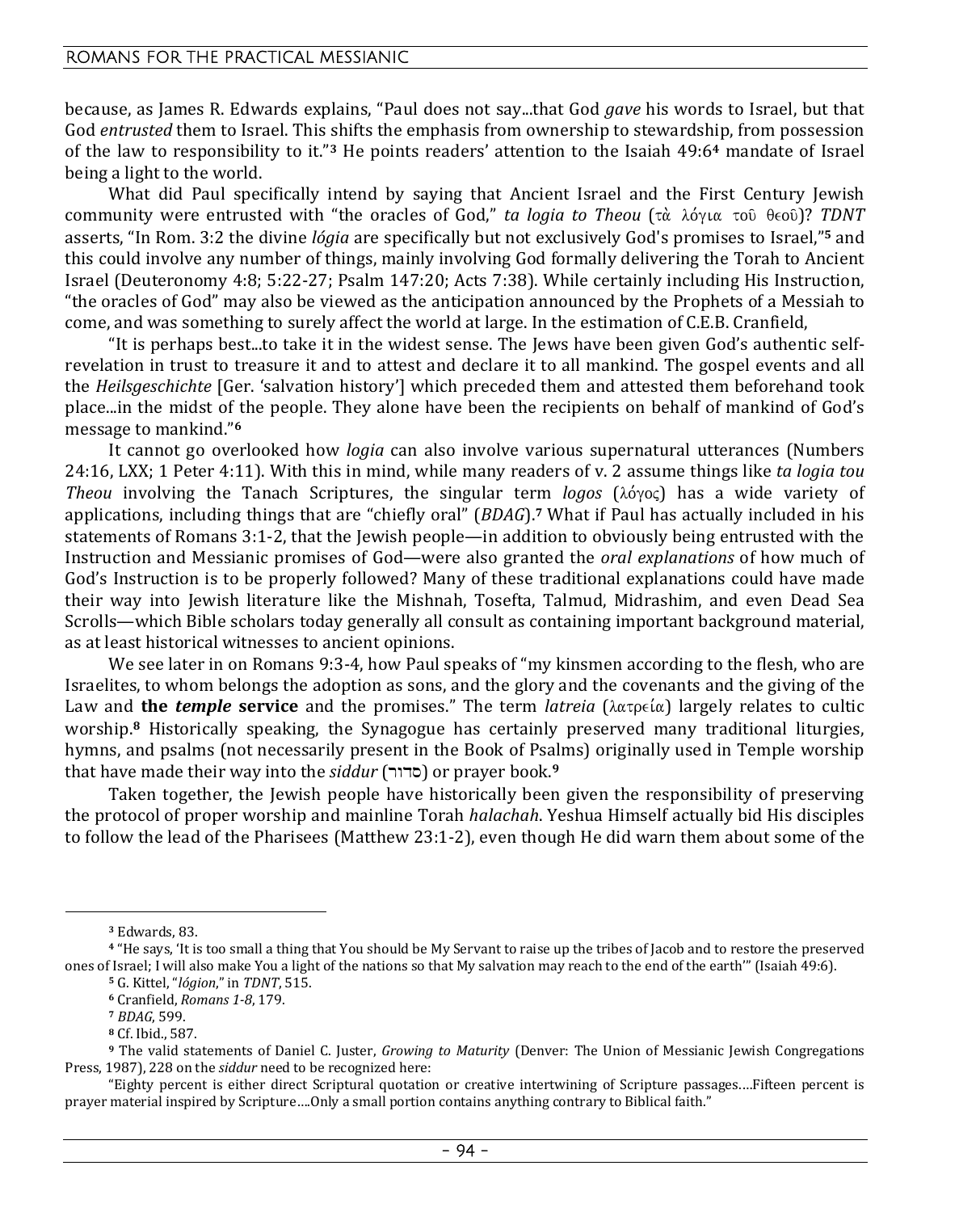leaders' hypocrisy (Matthew 23:3).**10** Because of Judah's leadership affirmed in the Torah (Genesis 49:10), the Jewish people do get to determine a wide degree of the proper way of how the commandments of the Torah are to be interpreted. Today's Messianics should follow—and certainly expel efforts to be knowledgeable—of many of the Jewish interpretations of Moses' Teaching.

Does this mean that the Rabbinical authorities are to be *blindly followed* in all matters? **Of course not.** No astute and intelligent Bible reader thinks that Paul instructing Believers to follow the government, later in Romans ch. 13, means that man-made laws that are in flat defiance of God's will are to be followed. Similarly, any applications of God's Torah seen in the Jewish theological tradition need to be spiritually edifying—as Philippians 4:8 would say, "whatever is true, whatever is honorable, whatever is right, whatever is pure, whatever is lovely, whatever is of good repute, if there is any excellence and if anything worthy of praise, dwell on these things"—and be compatible with His mandate of Israel making a difference in the world (Genesis 12:2-3; Deuteronomy 4:5-8). There are Jewish views of the Tanach Scriptures which clearly do subtract from the gospel, and which disregard the Messiahship of Yeshua, that are to surely be disregarded.**11** Yet, one can clearly recognize that the Apostles affirmed that the Jewish religious leadership of their day had an authority—what today we should best call a **consultative authority**, alongside that of leaders in the Body of Messiah (cf. Matthew 16:19)—not to be so casually dismissed. Many of the traditions Judaism has preserved can be considered "Spirit-inspired" to some degree.

As with all issues, though, discernment and wisdom from the Holy Spirit should be able to identify those things which subtract from Yeshua and His atoning work.**12** Much of today's Messianic Judaism has rightfully recognized various areas of Jewish Torah practice, where Yeshua's ministry and teachings and the thrust of the gospel clearly stand in contrast. The majority of Messianic Judaism does not follow an Orthodox level of Torah observance, but one closer to contemporary Conservative or Reform Judaism.

### **3 What then? If some did not believe, their unbelief will not nullify the faithfulness of God, will it? 4 May it never be! Rather, let God be found true, though every man** *be found* **a liar, as it is written, "THAT YOU MAY BE JUSTIFIED IN YOUR WORDS, AND PREVAIL WHEN YOU ARE JUDGED"** [Psalm 51:4]**.**

**3:3** While Paul has just interjected how circumcision and Jewish possession of God's oracles are by no means things without value or distinction, he still has to address the logic of how God is just to regard rebellious Jews as sinners, the same as the rest of humanity. He makes the point, "What if some were unfaithful? Does their faithlessness nullify the faithfulness of God?" (RSV). Cranfield is correct: "The sense of the verse as a whole is that it is unthinkable that God's faithfulness to His covenant with Israel should be rendered ineffective even by the Jews' unbelief."**13** Jewish faithlessless or disobedience to God's Instruction, and a failure to follow His direction, does not all of a sudden mean that the Eternal One is going to not be faithful to what He is committed to. In contemplating the faithfulness of God (*tēn pistin tou Theou,*  $\tau \dot{p}$   $\pi i \sigma \tau \nu$   $\tau \dot{\sigma}$   $\theta \epsilon \dot{\sigma}$ , we might be led to consider the Genesis 15:1-21 scene of the covenant between the parts, which the Lord Himself is the sole guarantor of. Yet at the same time, God's faithfulness to God's own self, requires Him to judge sin—regardless of who may commit it.

**<sup>10</sup>** For a further examination, consult the author's exegesis paper on Matthew 23:2-3, "Who Sits in the Seat of Moses?", appearing in the *Messianic Torah Helper* by Messianic Apologetics*.*

**<sup>11</sup>** For a notable example of this, consult the FAQ, "Ephesians 2:14-15."

**<sup>12</sup>** For a further discussion on this and related issues, consult the author's article "The Role of History in Messianic Biblical Interpretation," appearing in his book *Confronting Critical Issues.* 

**<sup>13</sup>** Cranfield, *Romans 1-8*, 181.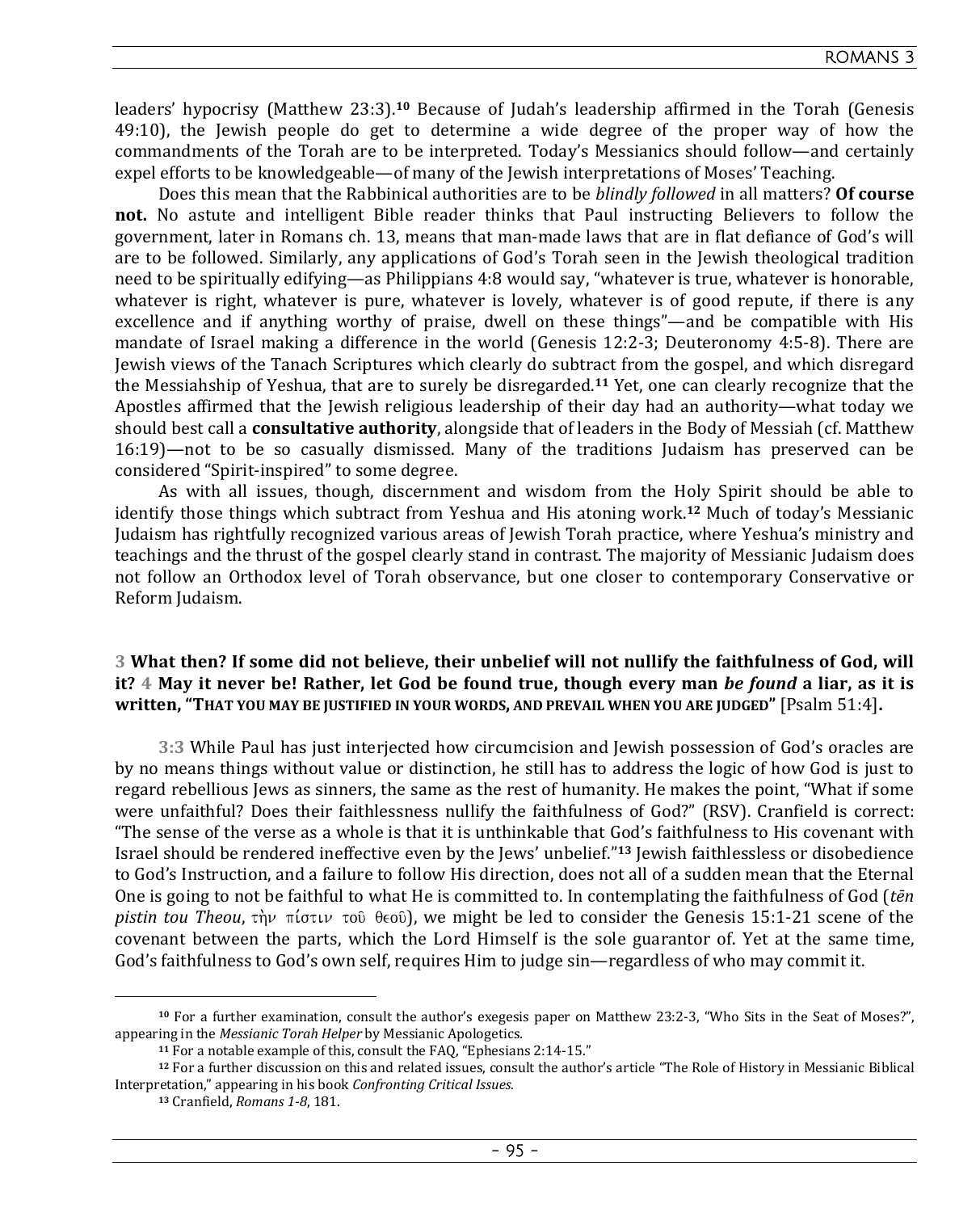**3:4** The God of Israel is One who will be steadfast, as testified by Paul: "Although everyone is a liar, let God be proved true, as it is written, 'So that you may be justified in your words, and prevail in your judging'" (NRSV). Here, the intertextual Tanach references made by him need to be recognized. Psalm 116:11, for example, states, "I said in my alarm, 'All men are liars,'" as too frequently the claims that human beings make of God—especially the view that God will not judge sinners *of His own people*—is quantitatively false. Of special importance here is Paul's specific appeal to Psalm 51:4: "Against You, You only, I have sinned and done what is evil in Your sight, so that You are justified when You speak and blameless when You judge." (V. 4 actually includes a reference from the Septuagint.)**<sup>14</sup>** This verse itself was originally given in dialogue after King David's sin with Bathsheba, where he acknowledged his guilt and that God's judgment was appropriate to his crime. In a much broader sense, pertaining to Ancient Israel and the Jewish people as a whole, Paul's main point may be complimented by the sentiment expressed in the post-exilic words of Nehemiah 9:32-33:

"Now therefore, our God, the great, the mighty, and the awesome God, who keeps covenant and lovingkindness, do not let all the hardship seem insignificant before You, which has come upon us, our kings, our princes, our priests, our prophets, our fathers and on all Your people, from the days of the kings of Assyria to this day. However, You are just in all that has come upon us; for You have dealt faithfully, but we have acted wickedly."

**5 But if our unrighteousness demonstrates the righteousness of God, what shall we say? The God who inflicts wrath is not unrighteous, is He? (I am speaking in human terms.) 6 May it never be! For otherwise, how will God judge the world? 7 But if through my lie the truth of God abounded to His glory, why am I also still being judged as a sinner? 8 And why not** *say* **(as we are slanderously reported and as some claim that we say), "Let us do evil that good may come"? Their condemnation is just.** 

**3:5-6** Vs. 5-8 need to be followed a bit closely, especially given the presence of diatribe in Romans ch. 3. The question is asked, "But if our unrighteousness serves to show the righteousness of God, what shall we say?" (v. 5a, ESV), with Paul as author most probably asking on behalf of his own Jewish people as "we." If Paul's Jewish people are disobedient to God's Instruction, and a solution is brought forth via Yeshua the Messiah, what does this mean? A second question is asked, "That God is unrighteous to inflict wrath on us?" (v. 5b, ESV). Following this, another statement is interjected: *kata*   $\alpha$ anthrōpon legō (κατὰ ἄνθρωπον λέγω), "I am speaking in human terms" (v. 5c, NASU) or "I am using a human argument" (NIV). Recognizing the placement of this statement will be critical to evaluating what is communicated in vs. 7-8.

The conclusion to be drawn, from the inquiry that God is not unrighteous to judge the rebellious of His own Jewish people, is that if God does not judge them, "If that were so, how could God judge the world?" (v. 6, NIV), as He will surely be fair in His dealings with all people.

**3:7** Recognizing the human disposition Paul intends by these statements (v. 5c), it is asserted, "But if through my lie God's truth abounds to his glory, why am I still being condemned as a sinner?" (ESV). Some have thought that Paul is speaking of himself here, but it is far more probable, and widely recognized, that the first person "I" of v. 7 is a hypothetical person making a statement. John Calvin asserted early in the Reformation, for example, "There is no doubt that this objection is brought

**<sup>14</sup>** "Against you alone did I sin, and what is evil before you I did, so that you may be justified in your words and be victorious when you go to law" (Psalm 51:4, NETS).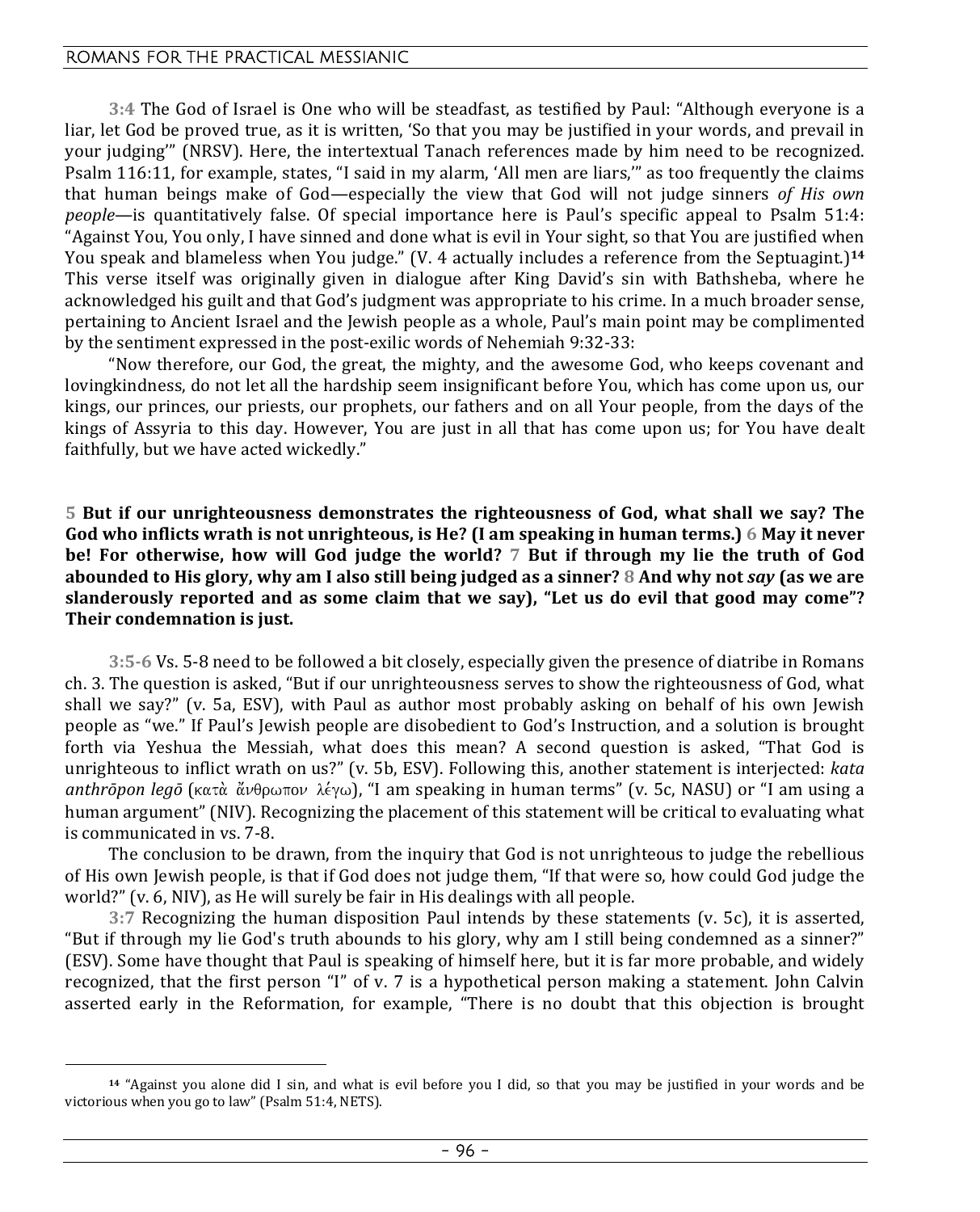forward in the person of the ungodly."**15** Cranfield also asserts, "the use of the first person singular is simply rhetorical."**16** Why, for example, if in the sin and falsehood demonstrated by a Jewish person faithless to God's Instruction, should such a person even be judged—especially if a good thing like God's righteousness being manifested and/or the Messiah coming on the scene results from it? Stott further observes,

"*Someone might argue*, Paul continues, and goes on to develop the previous argument. In doing so, he also impersonates the objector by using the first person singular. *If my falsehood enhances God's truthfulness*, just as our unrighteousness displays God's righteousness more brightly (5), *and so increases his glory*, then surely God ought to be pleased, even grateful? Am I not doing him a service?"**<sup>17</sup>**

The point being made is that Jewish sinners being used to highlight the magnificence and faithfulness of God, **does not all of a sudden** mean that such people can be given an "out" when it comes to judgment of their sin. Jewish ethnicity does not guarantee an exit from punishment for offenses against God.

**3:8** Paul actually uses some of these rhetorical statements, to counter some false word that had apparently been circulating about him and his ministry. He communicates, "Why not say—as we are being slanderously reported as saying and as some claim that we say—'Let us do evil that good may result'? Their condemnation is deserved" (NIV). The idea that sinful behavior, revealing God's righteousness in the arrival of the Messiah on the scene, is something appropriate (perhaps even to be commended!) and will not be punished—is considered to be extreme slander against Paul's ministry. Anyone making such a claim of Paul, according to him, was worthy of firm condemnation.

**9 What then? Are we better than they? Not at all; for we have already charged that both Jews and Greeks are all under sin; 10 as it is written, "THERE IS NONE RIGHTEOUS, NOT EVEN ONE; 11 THERE IS NONE WHO UNDERSTANDS, THERE IS NONE WHO SEEKS FOR GOD; 12 ALL HAVE TURNED ASIDE, TOGETHER THEY HAVE BECOME USELESS; THERE IS NONE WHO DOES GOOD, THERE IS NOT EVEN ONE** [Psalm 14:1-3; 51:1-3; Ecclesiastes 7:20]**. 13 THEIR THROAT IS AN OPEN GRAVE** [Psalm 5:9]**, WITH THEIR TONGUES THEY KEEP DECEIVING, THE POISON OF ASPS IS UNDER THEIR LIPS** [Psalm 140:3]**; 14 WHOSE MOUTH IS FULL OF CURSING AND BITTERNESS** [Psalm 10:7]**; 15 THEIR FEET ARE SWIFT TO SHED BLOOD, 16 DESTRUCTION AND MISERY ARE IN THEIR PATHS, 17 AND THE PATH OF PEACE THEY HAVE NOT KNOWN** [Psalm 59:7-8]**. 18 THERE IS NO FEAR OF GOD BEFORE THEIR EYES"** [Psalm 36:1]**.** 

**3:9** The main thrust of Romans ch. 1 has been to describe the sinfulness and rebellion of the nations at large toward the Creator God. The main thrust of Romans ch. 2 into ch. 3 has been to describe the similar sinfulness and rebellion of Paul's own Jewish people. So, the eminent Apostle asks, "What then? Are we better than they? No, not at all. For we have already made the case that all—both Jewish and Greek people—are under sin" (TLV). The plural pronoun "we" employed here, is contextually compatible with Paul speaking in terms of "we Jews" (RSV)—although it needs to be remembered that Paul is probably including himself among this "we," as one who has been individually condemned as a guilty sinner (at at least one point in his life). Most especially poignant here, given the litany of Tanach quotations which will follow in vs. 10-18, is that the accusations brought forward about the sinfulness of people regard *pantas huph' hamartian* (πάντας ὑφ' ἀμαρτίαν), "all are under sin" (the RSV/NRSV actually has "under the power of sin"), **a universal condition** not limited to any sector.

**<sup>15</sup>** Calvin, 63.

**<sup>16</sup>** Cranfield, *Romans 1-8*, 185.

**<sup>17</sup>** Stott, 97; cf. Wright, *NIB*, 454.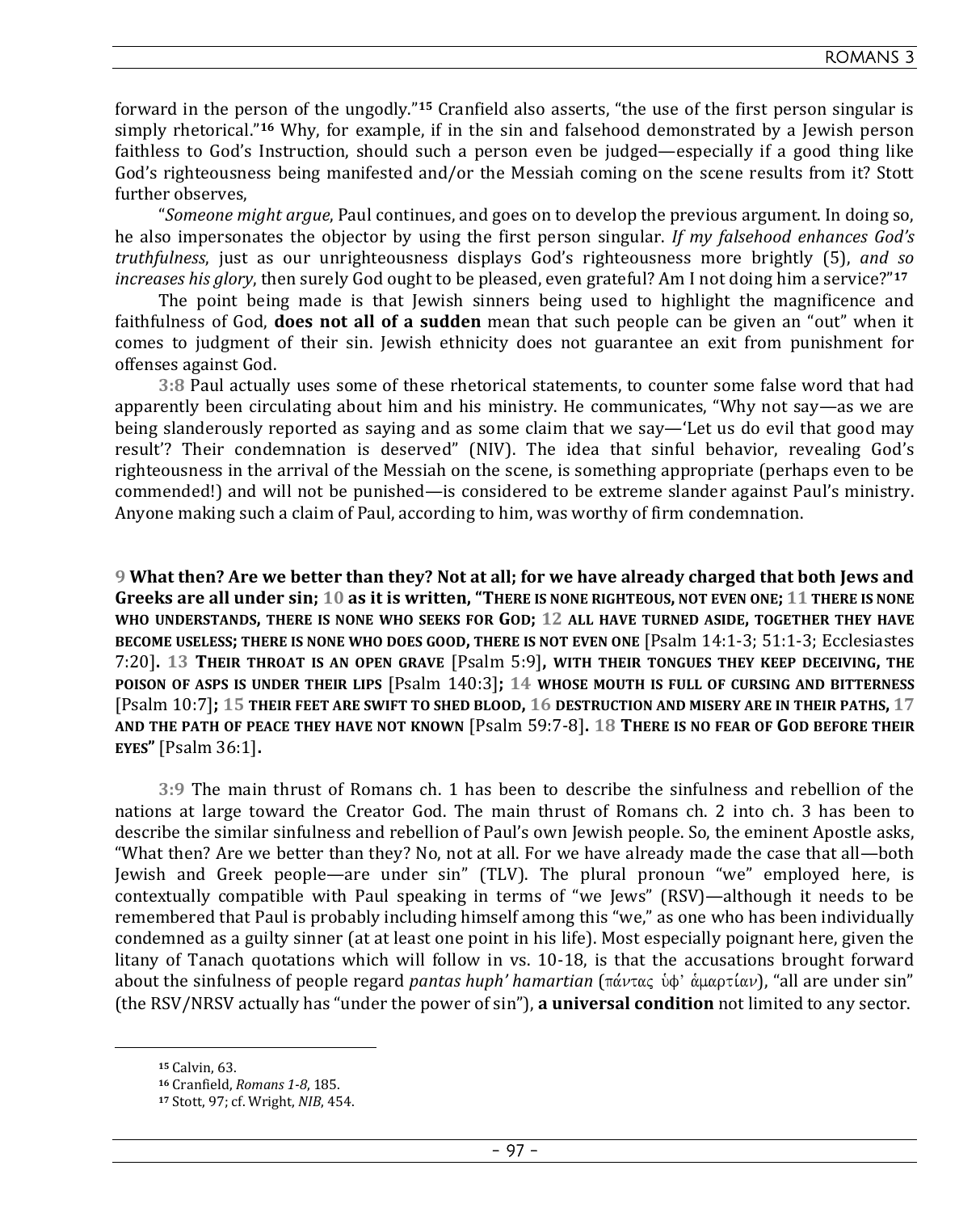Further on in Paul's letter, he will detail the condition of a person subjected to being "under sin" (7:13-14): namely one who knows what God's high and holy standard is, but who just cannot seem to implement it in his life. Elsewhere in Paul's writings, it is important for readers of Romans to recognize that all of humanity suffering from the effects and bondage of sin—and also the consequences of sin if not rectified via the good news—is a major theme of his ministry service. This specifically involves Believers from the nations turning away from idolatry, and toward the God of Israel:

"Or do you not know that the unrighteous will not inherit the kingdom of God? Do not be deceived; neither fornicators, nor idolaters, nor adulterers, nor effeminate, nor homosexuals, nor thieves, nor *the* covetous, nor drunkards, nor revilers, nor swindlers, will inherit the kingdom of God. Such were some of you; but you were washed, but you were sanctified, but you were justified in the name of the Lord Yeshua the Messiah and in the Spirit of our God" (1 Corinthians 6:9-11).

"You know that when you were pagans, *you were* led astray to the mute idols, however you were led" (1 Corinthians 12:2).

"However at that time, when you did not know God, you were slaves to those which by nature are no gods" (Galatians 4:8).

"And you were dead in your trespasses and sins, in which you formerly walked according to the course of this world, according to the prince of the power of the air, of the spirit that is now working in the sons of disobedience. Among them we too all formerly lived in the lusts of our flesh, indulging the desires of the flesh and of the mind, and were by nature children of wrath, even as the rest" (Ephesians 2:1-3).

**3:10-18** As the series of appeals to the Tanach or Old Testament will be made, it is useful to keep in mind Job's inquiry: "How then can a man be just with God? Or how can he be clean who is born of woman?" (Job 25:4). One can also detect sentiments such as those witnessed in 4 Ezra 7:22-24: "Nevertheless they were not obedient, and spoke against him; they devised for themselves vain thoughts, and proposed to themselves wicked frauds; they even declared that the Most High does not exist, and they ignored his ways! They scorned his law, and denied his covenants; they have been unfaithful to his statutes, and have not performed his works." The DSS especially include similar remarks, as will be witnessed in vs. 10-18, with appeals made to the Tanach to emphasize the sinfulness of people:

"They continually speak abhorrent things against them. 'All of them are kindlers and lighters of brands' (Isa. 50:11); 'the webs of a spider are their webs and the eggs of vipers are their eggs' (Isa. 59:5). Whoever touches them shall not be clean. The more he does so, the more he is guilty, unless he is forced. For in times past, God punished their deeds and His wrath burned against their misdeeds, for 'they are a people without insight' (Isa. 27:11); 'they are a people wandering in counsel, for there is no insight in them' (Deut. 32:38)" (CD 5.13-17).**<sup>18</sup>**

Craig S. Keener appropriately summarizes the importance of vs. 10-18, not only for theologically establishing the significance of human sin—but also for how important this section of Romans demonstrates the Apostle Paul's ability to quote and apply the Tanach:

"In 3:10-18 Paul piles up texts (most of them from the Psalms) about the common sinfulness of humanity. Apart from a few collections of ancient texts (such as at Qumran), few directly linked texts at such great length as here, and even the longer collections often addressed sections of

**<sup>18</sup>** Wise, Abegg, and Cook, pp 56-57.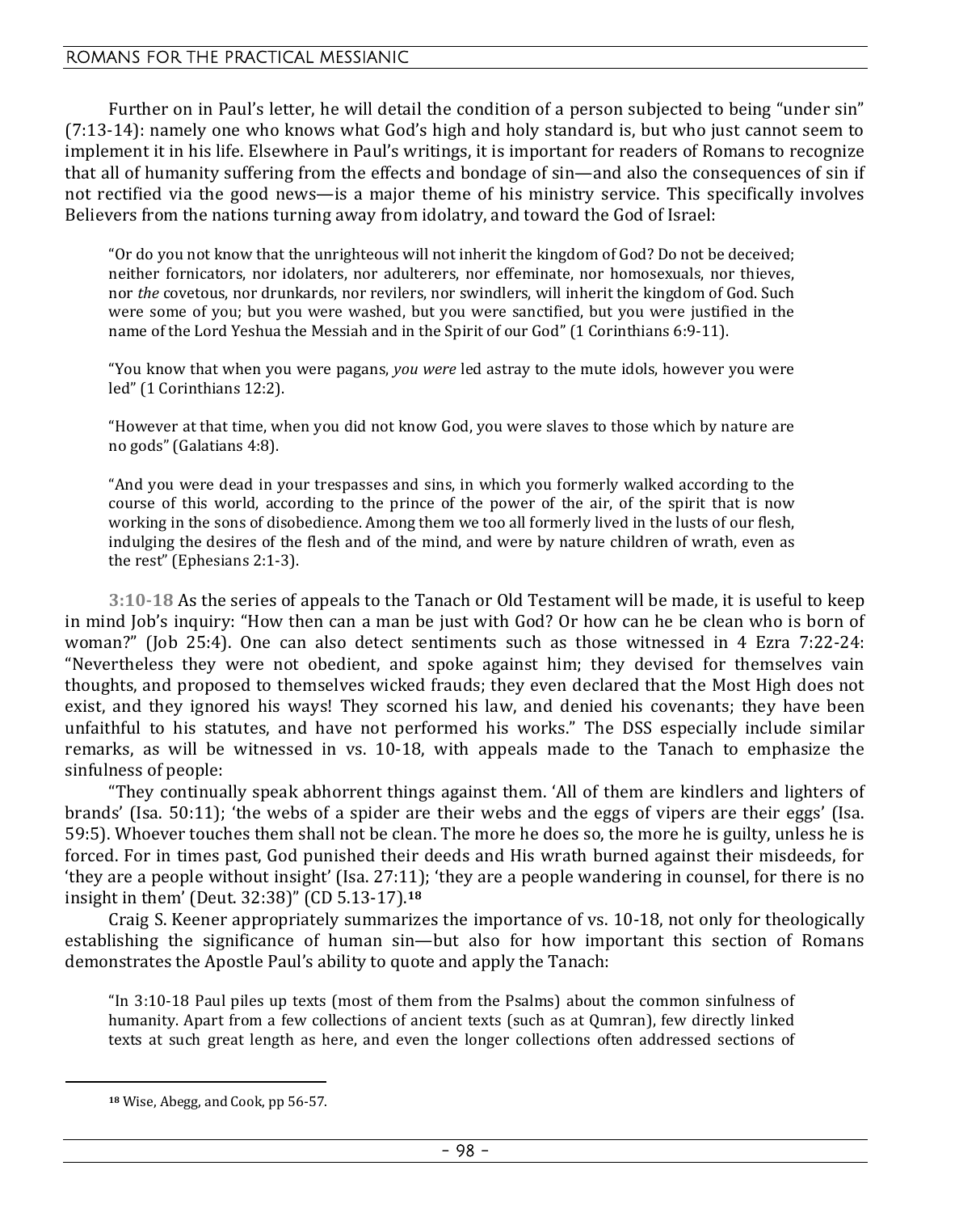Scripture rather than topics, and rarely 'blended' diverse texts into a medley. Yet just as Jewish midrash regularly linked texts based on a common key word or concept, Paul links all these texts not only by their reference to sin but by other means as well. First, some of these texts allude somehow to death (3:13ac, 15-17), a theme that will recur (5:12, 14, 17, 21; 6:16, 21, 23; 7:5, 10, 13, 24; 8:6). Second, most allude to body parts: eyes (3:18), feet (3:15-17), and perhaps appropriately first and at greatest length, the mouth (3:13-14). Mention of parts of the body might prepare for Paul's later treatment of 'flesh' (cf. 6:6; 7:5, 24-25; 8:10, 13; Col 3:5)."**<sup>19</sup>**

Indeed, in reviewing the quotations issued in vs. 10-18, one is prepared to consider some of these themes further elaborated upon, in various ways, in Paul's letter. We would be right to place ourselves into the position of an ancient Roman Believer, sitting in a fellowship group, hearing Paul's epistle being audibly read—and within the course of around ninety minutes or so, consider how these statements would affect later instruction delivered.

**3:10-12** Having just asserted that all people are under sin, Paul begins his substantiation of this by stating, "There is no one who is righteous, not even one; there is no one who has understanding, there is no one who seeks God. All have turned aside, together they have become worthless; there is no one who shows kindness, there is not even one" (NRSV). While it might be thought that these quotations do not align exactly with the Hebrew Tanach, or perhaps are taken from the Greek Septuagint, it would seem more likely that this first section in vs. 10-12 is an amalgamation of a number of passages:

"For the choir director. *A Psalm* of David. The fool has said in his heart, 'There is no God.' They are corrupt, they have committed abominable deeds; there is no one who does good. The LORD has looked down from heaven upon the sons of men to see if there are any who understand, who seek after God. They have all turned aside, together they have become corrupt; there is no one who does good, not even one" (Psalm 14:1-3).

"For the choir director; according to Mahalath. A Maskil of David. The fool has said in his heart, 'There is no God,' they are corrupt, and have committed abominable injustice; there is no one who does good. God has looked down from heaven upon the sons of men to see if there is anyone who understands, who seeks after God. Every one of them has turned aside; together they have become corrupt; there is no one who does good, not even one" (Psalm 53:1-3).

"Indeed, there is not a righteous man on earth who *continually* does good and who never sins" (Ecclesiastes 7:20).

The claim made by Paul here is certainly echoed elsewhere in the Apostolic Scriptures. James 3:2 says, "For we all stumble in many *ways*. If anyone does not stumble in what he says, he is a perfect man, able to bridle the whole body as well." 1 John 1:8 also states, "If we say that we have no sin, we are deceiving ourselves and the truth is not in us." Sin is present in all people. Or, sin may at least be regarded as a reality of Planet Earth which needs to be recognized, confronted, and sought to be defeated when encountered.

**3:13-14** The futility of sinful humanity is compounded, with two quotations issued in v. 13: "Their throat is an open grave; with their tongues they keep deceiving. The poison of vipers is under their lips" (TLV). Psalm 5:9, the first verse appealed to here, more fully says, "There is nothing reliable in what they say; their inward part is destruction *itself*. Their throat is an open grave; they flatter with their tongue." And, as is said in Psalm 140:3, about the enemies of God, "They sharpen their tongues as

**<sup>19</sup>** Keener, pp 54-55.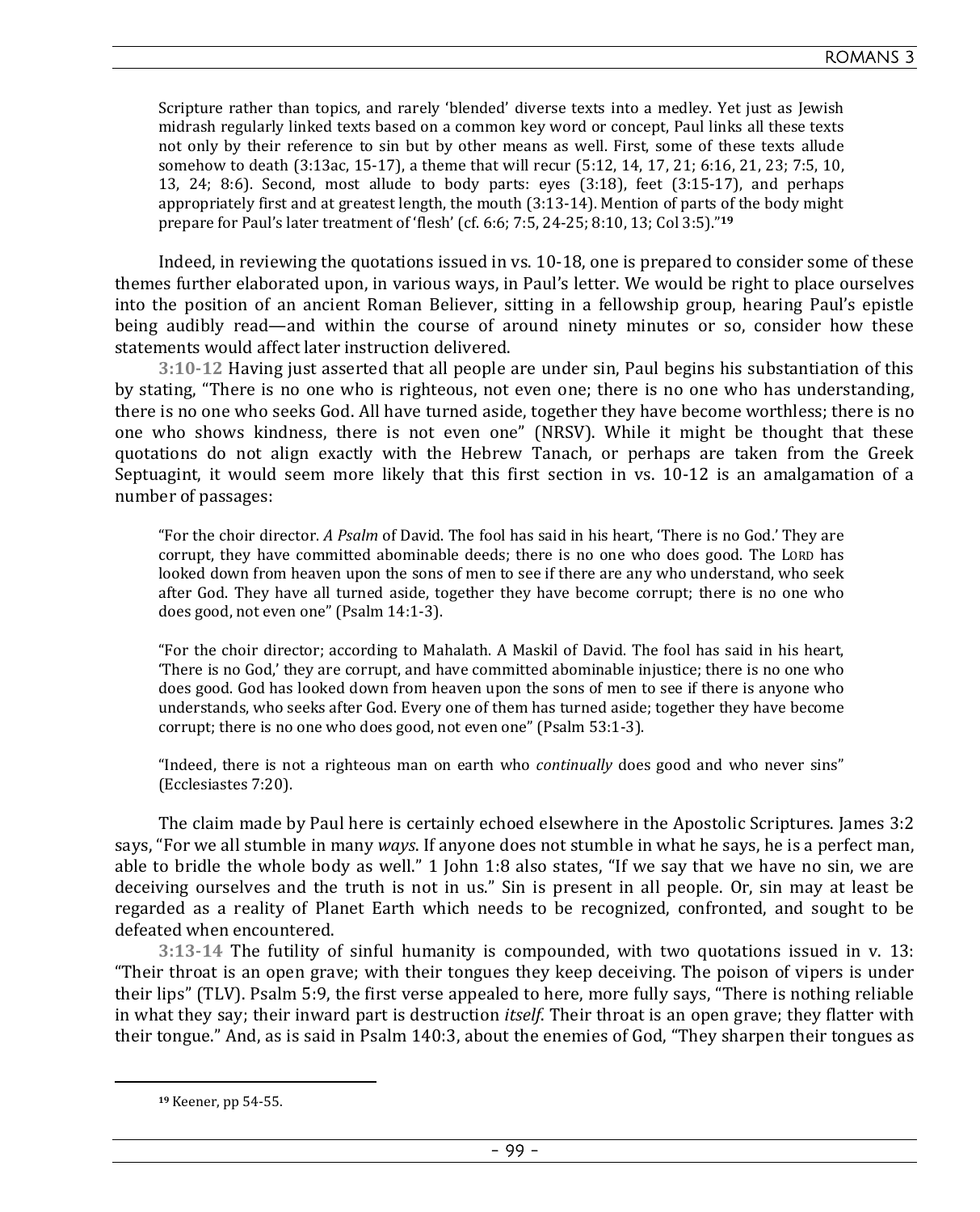a serpent; poison of a viper is under their lips." While previously (vs. 10-12), the claims made describe human worthlessness in the view of people not doing too much good on their own, here it is specified that people are, basically, poisonous liars. It is further stated in v. 14, "Their mouth is full of curses and bitterness" (RSV), with an allusion made to Psalm 10:7: "His mouth is full of curses and deceit and oppression; under his tongue is mischief and wickedness."

**3:15-17** The behavior of sinners is principally known in activities such as murder, consequences such as destruction, and a complete ignorance of peace: "Their feet are swift to shed blood, in their paths are ruin and misery, and the way of peace they do not know" (RSV). Vs. 15-17 include two Tanach quotes:

"Their feet run to evil, and they hasten to shed innocent blood; their thoughts are thoughts of iniquity, devastation and destruction are in their highways. They do not know the way of peace, and there is no justice in their tracks; they have made their paths crooked, whoever treads on them does not know peace" (Isaiah 59:7-8).

"For their feet run to evil and they hasten to shed blood" (Proverbs 1:16).

**3:18** The final, summarizing remark, detailing humanity's sin and rebellion, is very simply: "There is no fear of God before their eyes" (RSV). This alludes to Psalm 36:1, "For the choir director. *A Psalm* of David the servant of the LORD. Transgression speaks to the ungodly within his heart; there is no fear of God before his eyes." Essentially, people in their fallen condition, rejecting God and His ways, **and without fear of God,** do not fear the commensurate punishment that will befall them without repentance. And keep in mind: what Paul has just said in vs. 10-18 is directed to both Jewish *and* non-Jewish people.

### **19 Now we know that whatever the Law says, it speaks to those who are under the Law, so that every mouth may be closed and all the world may become accountable to God; 20 because by the works of the Law no flesh will be justified in His sight; for through the Law** *comes* **the knowledge of sin.**

**3:19-20** Romans 3:19-20 are two verses which can catch many of today's Messianic readers completely off guard, not only because of some traditional understandings which have been challenged by some contemporary examiners (in particular, proposals seen in the New Perspective of Paul), but most especially because of some translation issues present from the Greek into English. The rendering of the clause *en tō nomō* ( $\epsilon v \tau \hat{\omega}$   $\nu \phi \mu \omega$ ) in v. 19 as "under the Law" is quite unfortunate, as it is more properly "in the law" (YLT), "within the Law" (LITV), "inside the Law" (Moffat New Testament), or "within the *Torah*" (TLV)—namely describing those who decisively sit within the sphere of influence of God's Torah.

Furthermore, for evaluating what is intended in v. 20, is whether "works of the Law" (*ergōn nomou*,  $\zeta$ <sub>2</sub>γων νόμου) pertains to "observing the law" (TNIV), or is somehow connected to the *ma'asei haTorah* (מעשי התורה) of the Dead Sea Scrolls document 4QMMT, the Qumran community's selective *halachah* or Torah praxis. If this latter option is considered, then v. 20 does not speak of Jewish people keeping the Torah to "be saved" as it were, but rather how their justification—meaning membership among God's own community—is not contingent on their self-defined barriers. Instead, the purpose of the Torah (v. 20b) is to reveal the sinfulness of all people, and not be used as a means to separate out Jews from the nations as proverbial haves, with the rest as have-nots.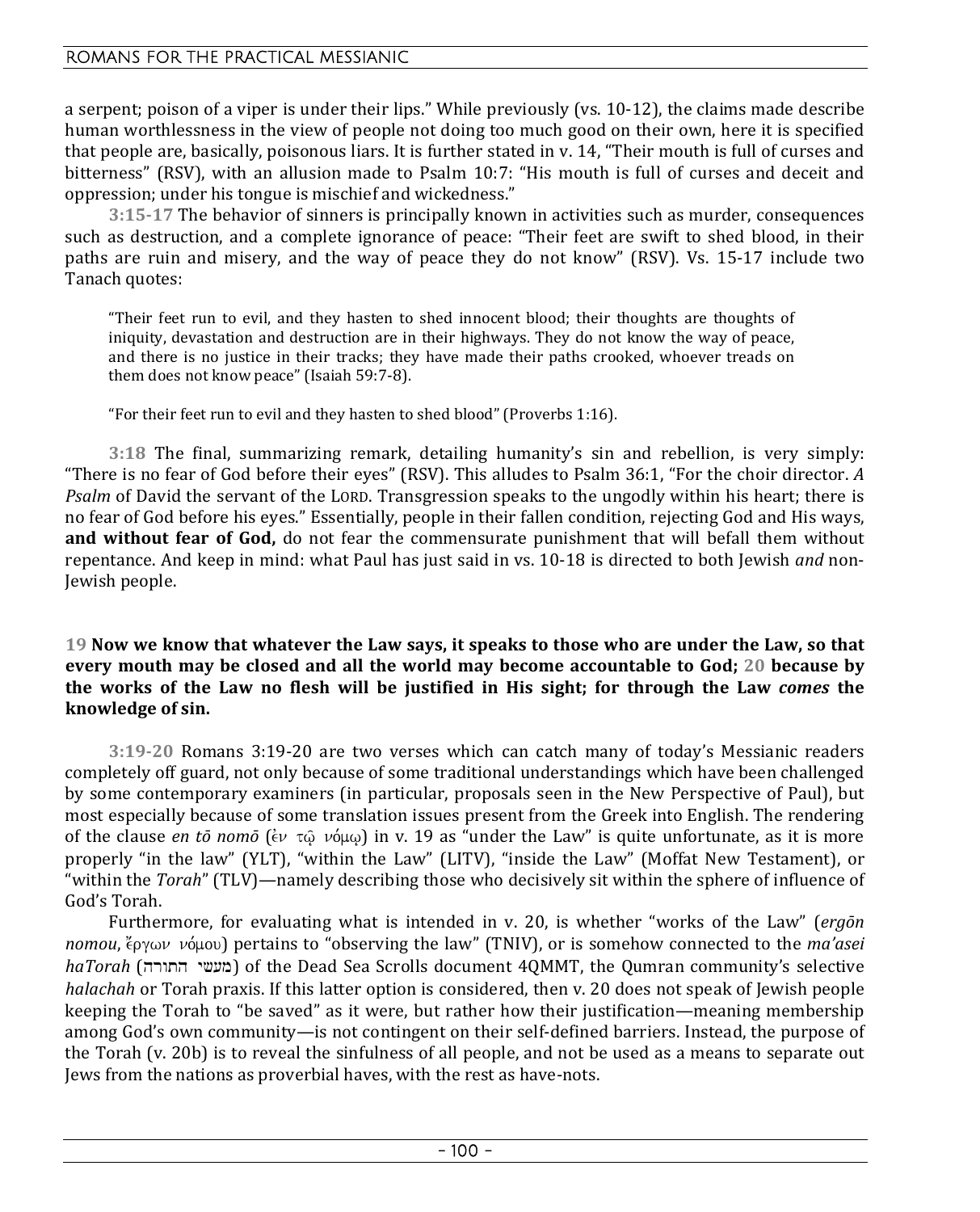**3:19** Romans 3:19 can be appropriately viewed as a summarizing statement of what Paul has stated previously in Romans 3:9-18, which continues much of his motif that his own Jewish people are just as much sinners and guilty before the Creator as pagan Greeks and Romans. The good Apostle says, "What then? Are we Jews**20** any better off? No, not at all; for I have already charged that all men, both Jews and Greeks, are under the power of sin [*huph' hamartian einai*, ὑφ' ἁμαρτίαν εἶναι]" (v. 9, RSV), then substantiating the universal consequences of sin with an entire litany of Tanach quotations:

"[A]s it is written, 'THERE IS NONE RIGHTEOUS, NOT EVEN ONE; THERE IS NONE WHO UNDERSTANDS, THERE IS NONE WHO SEEKS FOR GOD; ALL HAVE TURNED ASIDE, TOGETHER THEY HAVE BECOME USELESS; THERE IS NONE WHO DOES GOOD, THERE IS NOT EVEN ONE [Psalm 14:1-3; 53:1-3; Ecclesiastes 7:20]. THEIR THROAT IS AN OPEN GRAVE, WITH THEIR TONGUES THEY KEEP DECEIVING, THE POISON OF ASPS IS UNDER THEIR LIPS [Psalm 5:9; 140:3]; WHOSE MOUTH IS FULL OF CURSING AND BITTERNESS [Psalm 10:7]; THEIR FEET ARE SWIFT TO SHED BLOOD, DESTRUCTION AND MISERY ARE IN THEIR PATHS, AND THE PATH OF PEACE THEY HAVE NOT KNOWN [Isaiah 59:7-8; Proverbs 1:16]. THERE IS NO FEAR OF GOD BEFORE THEIR EYES [Psalm 36:1]" (vs. 10-18, NASU).**<sup>21</sup>**

V. 19, as it appears in the RSV, asserts, "we know that whatever the law says it speaks to those who are under the law, so that every mouth may be stopped, and the whole world may be held accountable to God." Notably absent from the source text is the clause *hupo nomon* (υπό νόμον) or "under the Law"; what appears instead is *en tō nomō* ( $\epsilon v \tau \hat{\omega} \nu \hat{\omega}(\omega)$  or "in the Law." Everett F. Harrison explains his view of how what is commonly rendered as "'Under the law' is more literally 'in the law'; so the thought is probably not so much that the Jew is under the law's authority and dominion in the legal sense as that he is involved in Scripture, which has relevance to him at every point. Otherwise the shift of meaning of *nomos* (law) is very abrupt. Yet the legislative aspect of the law is involved by virtue of being a part of Scripture."**22** It is inappropriate for many modern English Bibles to have "under the law" for *en tō nomō*, **<sup>23</sup>** rather than "in/within the law." Noting the Greek of v. 19, and comparing it to other clauses that appear in the Pauline letters, James D.G. Dunn indicates,

"Όσα ο νόμος λέγει τοις εν τῷ νόμῳ λαλει [hosa ho nomos legei tois en tō nomō lalei], 'whatever the law says it says to those within the law'; not 'under the law' [NIV]—the distinction in Paul's choice of prepositions should be observed. oi έν τῶ νόμω [hoi en tō nomō], 'those within the law'; cf. oi τὸν νόμον *έχοντες [hoi ton nomon echontes], 'those having the law' (2:14), oi ύπο νόμον [hoi hupo nomon], 'those* under the law' (1 Cor 9:20; Gal 4:5) and oi ελε νόμον [hoi ek nomon], 'those from the law' (4:14, 16)."<sup>24</sup>

Dunn's point is clear enough: the language of Romans 3:19 has "those within the law" and "not 'under the law.'" The Moffat New Testament actually has a correct rendering here: "Whatever the Law says, we know, it says to those who are **inside the Law,** that every mouth may be shut and all the world made answerable to God." What is seen in v. 19 is the same as *en nomo*  $(\epsilon v \nu \omega)$  or "in law" appearing previously in 2:12, the addition of the definite article being only a minor difference. However, given the large number of Tanach quotations that Paul has provided in Romans 3:10-18 preceding in Romans 3:19, it is appropriate to identify "law" as involving much more than just the Pentateuch, as the Tanach Scriptures as a whole are more broadly in view. Douglas J. Moo states how, "'those in the law' are the Jews, who live within the sphere of the revelation of God given in the

 $20$  Grk. *proechometha* (προεχόμεθα); "Are we better…?" (NASU). Versions like the RSV, ESV, and CJB add "we Jews," and this is probably justified. But what immediately follows in the remark *proētiasametha* (προητιασάμεθα), "we have already charged," would pertain more to the discussion that Paul is having with his Roman audience as "we."

**<sup>21</sup>** Kurt Aland, et. al., *The Greek New Testament, Fourth Revised Edition* (Stuttgart: Deutche Bibelgesellschaft/United Bible Societies, 1998), pp 525-526; cf. Erwin Nestle and Kurt Aland, eds., *Novum Testamentum Graece, Nestle-Aland 27th Edition* (New York: American Bible Society, 1993).

**<sup>22</sup>** Harrison, in *EXP*, 10:39.

**<sup>23</sup>** Brown and Comfort, 539, in their interlinear translation, even have the unfortunate "in(under) the law."

**<sup>24</sup>** Dunn, *Romans*, 38a:152.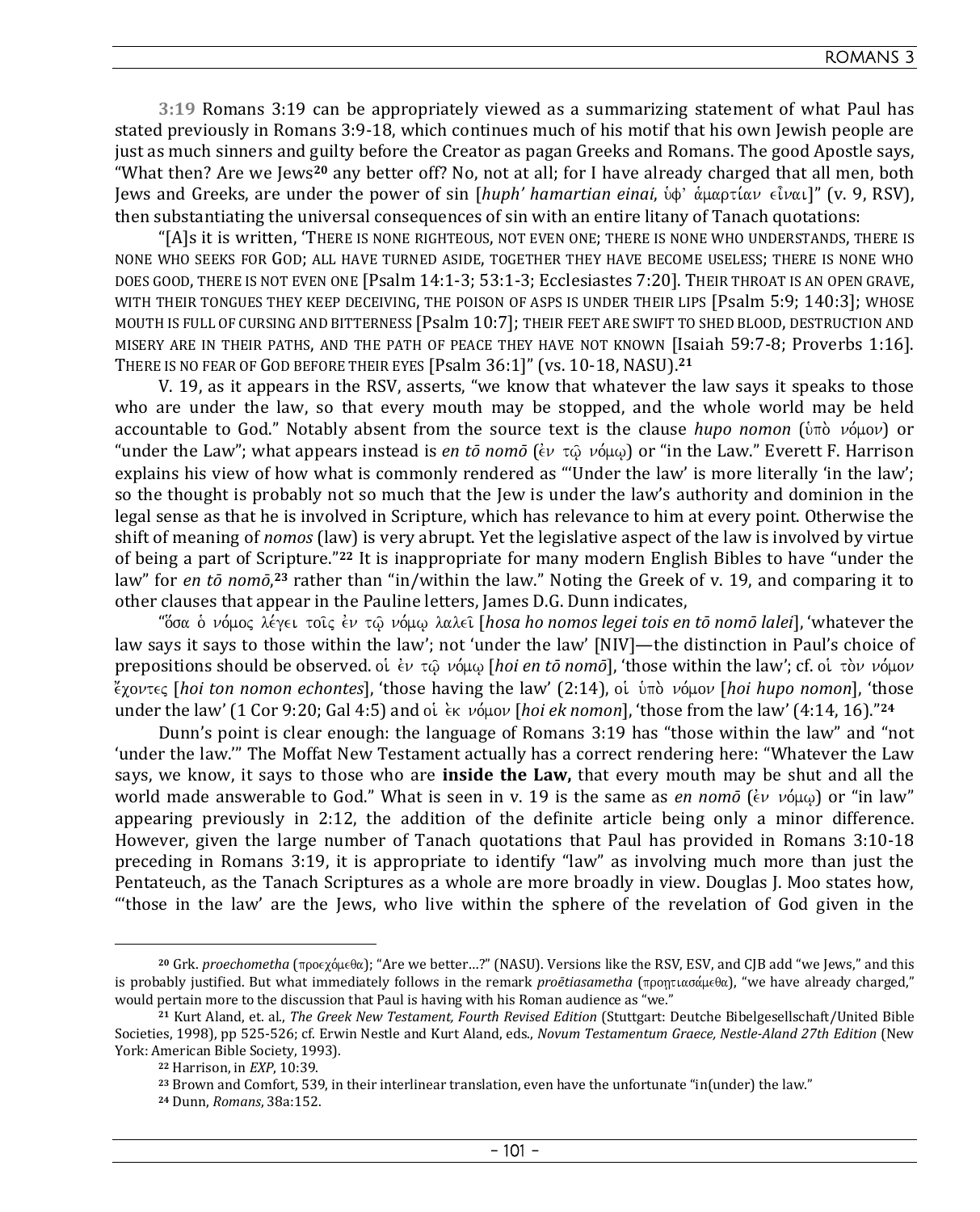Scripture/law,"**25** in that Paul's own Jewish people who know the Instruction of God, are the very ones who should be quite aware of its condemning function upon every human being as a sinner.

The issue in Romans 3:19 is the fact that God's Instruction, in both the Torah and the Tanach, communicates to Paul's Jewish people that the entire world is somehow "accountable" or "guilty" (NKJV) before Him. This is likely because of basic principles of right and wrong impressed on the human psyche via His image (cf. 2:14-15). *Hupodikos* (υπόδικος) specifically means, "Under sentence, condemned, liable, subject to prosecution" (*AMG*)<sup>26</sup>—a status for *pas ho kosmos* (πᾶς ὁ κόσμος) or the whole world. Paul will continue in the next verse, stating, "since through the law comes knowledge of sin" (v. 20b, RSV), but for many Jews of his generation it was turned into various man-made "works of law" intended to separate them out not only from the nations, but even fellow Jews (discussed further). Quite contrary to the thought that only those who are *en tō nomō* or "in the Law" are expected to follow and obey it—the whole world will be held accountable, in some way, for violating God's Instruction. Tim Hegg's observations on Romans 3:19 are well taken:

"[U]nder the Torah' is a bad translation of  $\tau$ οῖς ἐν τῷ νόμῳ [tois en tō nomō], which literally would be 'those in the Torah.' 'Under the Torah' would be υπό νόμον, *hupo nomon*, which is found in 6:14, 15…[T]he expression here, 'those who are in the Torah' should be understood to mean 'those who possess the Torah' or 'those who know the Torah.' Thus, the phrase repeats the premise already given by Paul that the Jews were the first to possess the Torah (Scriptures) and thus those parts which clearly denote the universal sinfulness of man most surely apply to the nation to which God first revealed this truth."**<sup>27</sup>**

If the pagan world of the Greeks and the Romans is to be condemned for violating God's Torah, then it stands to reason that the Jewish people who knowingly possess the Torah could be found even more condemned. The sacrifice of Yeshua for all people is the only answer to the sin problem that the whole world has: because God's Law universally condemns everyone to eternal punishment (vs. 22b-26).

Paul's Jewish people who sat inside of the sphere of the Torah, knowing its statutes, should definitely know that the whole world—including themselves—stands *hupodikos* before the Creator. As Dunn indicates, "his object is…to show that their own scriptures place his own people just as firmly 'in the dock' along with everyone else."**28** Given the thought of many First Century Jews that ethnicity, likely including possession of the Torah (cf. 2:17), guaranteed them a place in the world to come (m.*Sanhedrin* 10:1), Paul's reorientation in Romans chs. 1-3 as the Torah chiefly defining and issuing appropriate penalties for sin could have been met with some hostility. Yet, Paul appeals to the words of the Torah and Tanach to substantiate this reality. Cranfield concludes,

"[E]verything which the OT says (including the things which are said about Gentiles) is indeed addressed in the first instance to the Jews and is intended for their instruction, so that, so far from imagining themselves excepted from its condemnations of human sinfulness, they ought to accept them as applying first and foremost to themselves."**<sup>29</sup>**

**3:20** There is a significant purpose to the Torah, as Paul explains in v. 20: "because by the works of the Law no flesh will be justified in His sight; for through the Law *comes* the knowledge of sin." The intention of the Torah, "for through the *Torah* comes awareness of sin" (TLV), is something that Paul will be elaborating upon more fully in his discussions of ch. 7 of the condemned sinner searching for help and resolution. Much discussion has taken place in recent years, however, regarding what Paul

**<sup>25</sup>** Moo, 205.

**<sup>26</sup>** Spiros Zodhiates, ed., *Complete Word Study Dictionary: New Testament* (Chattanooga: AMG Publishers, 1993), 1422.

**<sup>27</sup>** Hegg, *Romans 1-8*, 69.

**<sup>28</sup>** Dunn, *Romans*, 38a:152.

**<sup>29</sup>** Cranfield, *Romans 1-8*, 196.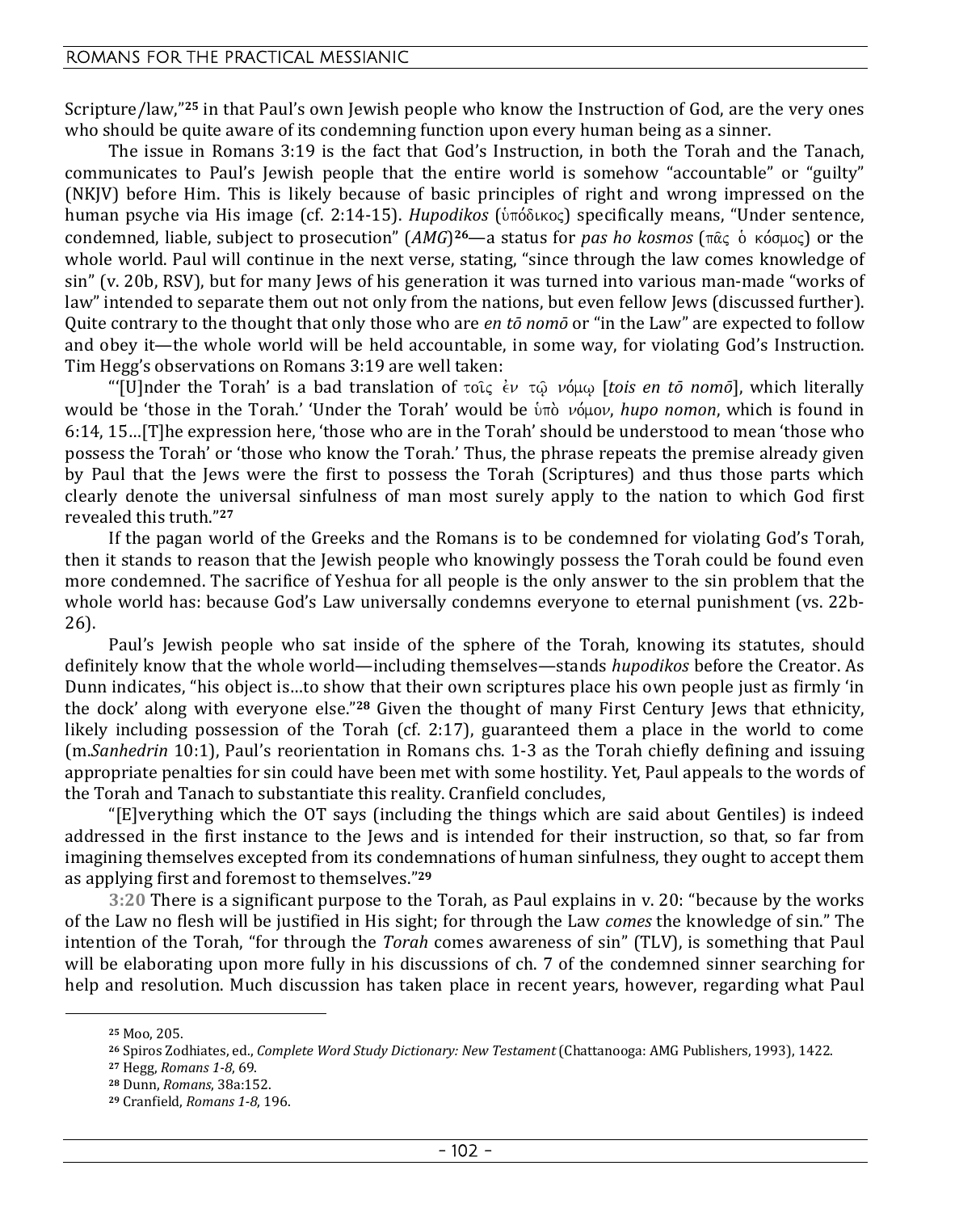### ROMANS 3

means concerning *ex ergōn nomou ou dikaiōthēsetai* (έξ έργων νόμου οὐ δικαιωθήσεται). What are "works of the Law"? How are readers to approach "justification"? Traditionally, v. 20 has been viewed from the perspective of meaning that "no person will be acquitted in his sight on the score of obedience to law" (Moffat New Testament). Yet, this has been significantly shifting among various interpreters especially within the Messianic movement—to regard instead Jewish *halachah* or Torah application, reckoning people as members of God's covenant people, with "justification" *here* not meaning some sort of pronouncement of innocence for human sin.

There continue to be Romans interpreters**30** who will certainly view "works of law" from the customary view of it pertaining to general obedience or adherence to the Torah. V. 20 would then communicate how human observance of the Torah cannot provide justification, viewed as meaning salvation. While this is Biblically a true concept, is this what v. 20 is saying? A significant alternative to "works of law" or *ergōn nomou* (ἔργων νόμου) meaning obedience/observance of the Torah, which is present in many sectors of the Messianic movement, is based on Cranfield's view that "works of law" is Paul's language for legalism. As he summarizes,

"[T]he Greek language of Paul's day possessed no word-group corresponding to our 'legalism', 'legalist' and 'legalistic'. This means that he lacked a convenient terminology for expressing a vital distinction, and so was surely seriously hampered in the work of clarifying the Christian position with regard to the law. In view of this, we should always, we think, be ready to reckon with the possibility that Pauline statements, which at first sight seem to disparage the law, were really not directed against the law itself but against that misunderstanding and misuse of it for which we now have a convenient terminology."**<sup>31</sup>**

Messianic Jewish theologian David H. Stern, following Cranfield, in both his *Jewish New Testament Commentary* and *Complete Jewish Bible* publications, has accepted the view that *ergōn nomou* involves some kind of legalism. Stern remarks, "I submit that in every instance '*erga nomou*' means not deeds done in virtue of following the *Torah* the way God intended, but deeds done in consequence of perverting the *Torah* into a set of rules which, it is presumed, can be obeyed mechanically, automatically, *legalistically*, without having faith, without having trust in God, without having love for God or man, and without being empowered by the Holy Spirit."**32** A verse like Romans 3:20 appears in the CJB as, "For in his sight no one alive will be considered righteous on the ground of legalistic observance of *Torah* commands, because what *Torah* really does is show people how sinful they are." Stern has done an admirable job in opening up alternative views of *ergōn nomou* to people within the Messianic community.

In the past two decades or so, however, various New Testament scholars have recognized that there is a likely connection between Paul's usage of the Greek *ergōn nomou* (ζογων νόμου), and the Hebrew *ma'asei haTorah* (hrwth yX[m), appearing in the Dead Sea Scrolls document 4QMMT. The final stanza of 4QMMT says that "Now we have written to you some of the works of the Law [Heb. *miqsat ma'asei ha-Torah*, מקצת מעשי התורה], those which we determined would be beneficial for you and your people, because we have seen [that] you possess insight and knowledge of the Law" (4Q399).**33** When reading through this document, what one sees are some of the principles that defined the Qumran community. They thought that when you performed these "works of law"—as defined by them—that you would be blessed and considered righteous by God.

**<sup>30</sup>** Moo, pp 211-217; Kruse, pp 173-176.

**<sup>31</sup>** C.E.B. Cranfield, *International Critical Commentary: Romans 9-16* (London: T&T Clark, 1979), 853.

**<sup>32</sup>** Stern, *Jewish New Testament Commentary*, 537.

**<sup>33</sup>** Wise, Abegg, and Cook, 364.